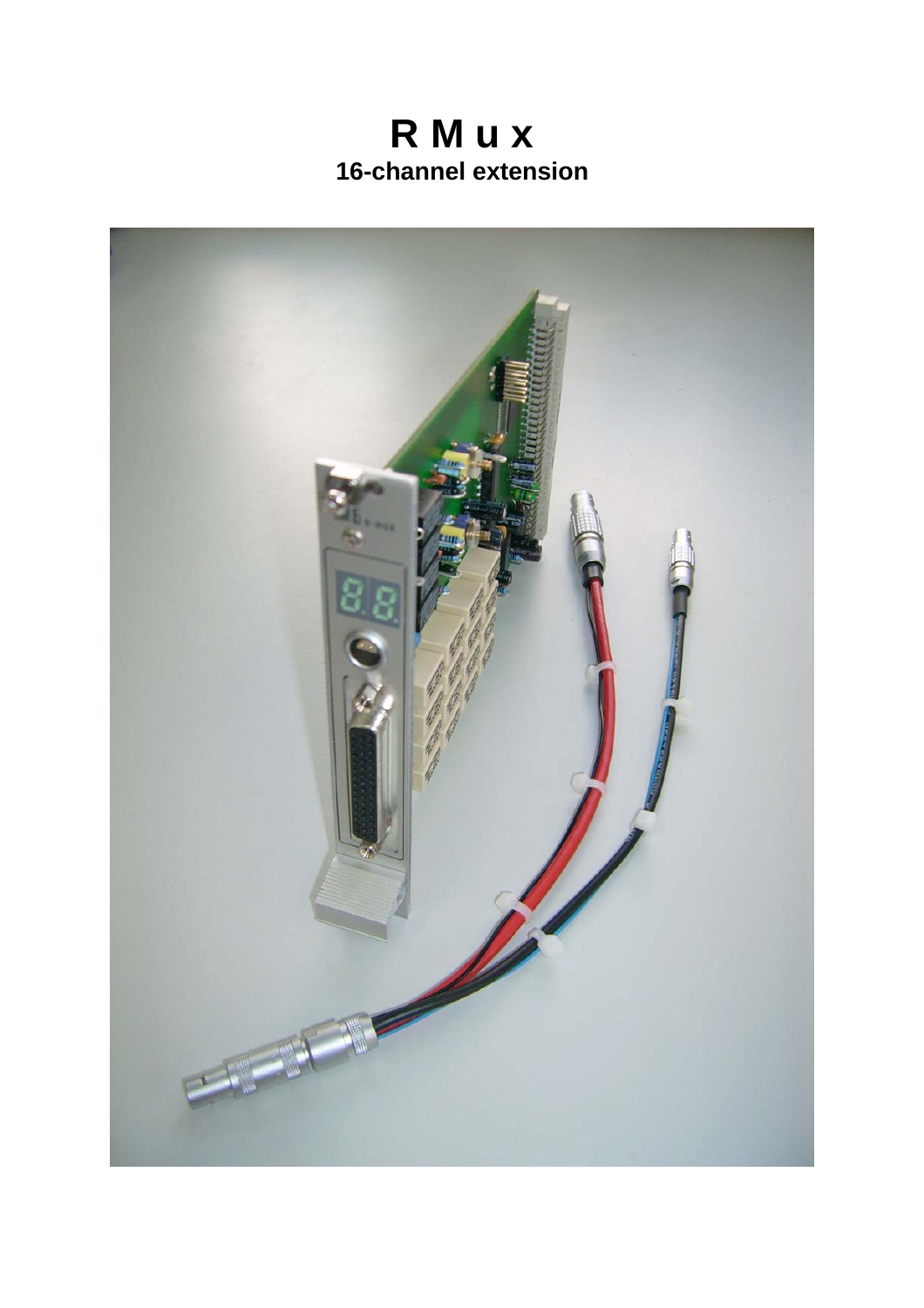

## **Introduction**

RMux is a plug-and-play card for an extension slot of the IM6/6e/6ex. It allows to connect up to 16 electrochemical cells to the IM6/6e/6ex simultaneously. For measurement, a userdefined number of cells are measured (multiplexed) sequentially. Plugged into an empty extension slot it will be recognized automatically by the Thales software.

The counter electrode and the reference electrode outlets of the internal IM6/6e/6ex potentiostat are switched to the active cell only. The working electrode and the test electrode are connected internally and have a common outlet. The inactive cells are open circuit. A buffer amplifier (similar to the external U-buffer shipped with the IM6/6e/6ex) can be switched to the input by the Thales software.

## **Installation**

For the installation of the RMux:

- Switch off the IM6/6e/6ex and disconnect it from mains
- Remove one of the empty slot front panels named *IM6 extension* by twisting the four screws at the top and the bottom
- Plug in the RMux card and fasten the two screws at the top and the bottom of its front panel
- Connect the IM6/6e/6ex to mains and switch it on

The hardware installation is finished now. The Thales software will detect the RMux card automatically when started.

### **IM connections**

**Caution!** Before connecting either the RMux to the IM6/6e/6ex or the cells to the RMux, **switch off the potentiostat**!

The RMux functions are controlled through the internal system bus, whereas the connections of the analogue signals have to be set up externally. For that purpose a Y-adapter cable is shipped with the RMux. The one-tailed-end connector is to be plugged into the RMux outlet, the two-tailed-end plugs go to the *probe-I* and *probe-E* plugs of the IM. The connectors do only fit to their corresponding outlet and therefore cannot be mixed up.

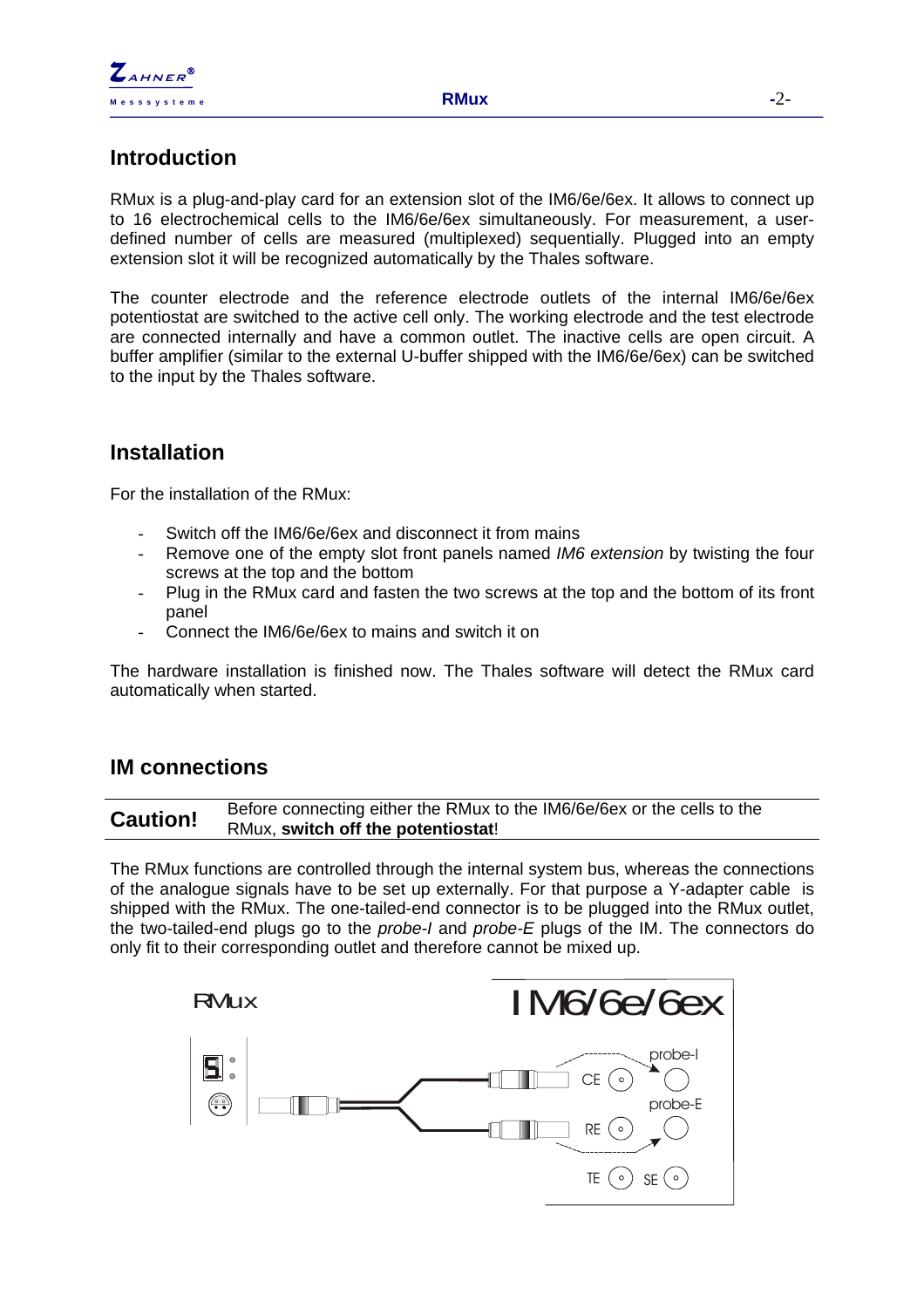

The pin assignment of the Lemosa outlet on the RMux front panel is as follows:



Type: Lemosa ERA0S.304 CLL (front view)

 $1 =$  counter electrode

2 = test electrode power

3 = reference electrode

4 = test electrode sense

## **Cell connections**

The RMux comes with a multi-lead cell cable which is connected to the 44-pin D-Sub outlet of the RMux. The multi-tail cable provides three leads for each of 16 cells. The colour coding is as follows:

Black - test electrode

Green - reference electrode

Red - counter electrode

| <b>RE15</b><br><b>RE16</b><br><b>RE12</b><br><b>RE11</b><br><b>RE10</b><br>RE <sub>9</sub><br>RE <sub>8</sub><br>RE <sub>7</sub><br>RE 6<br>RE <sub>5</sub><br>RE <sub>4</sub><br>RE <sub>3</sub><br>RE <sub>2</sub><br>RE <sub>1</sub> | Ó<br>O<br>o<br>$\circ$<br>$\circ$<br>$\circ$<br>O<br>Ō<br>$\circ$<br>o<br>Ó<br>$\circ$<br>O<br>O<br>$\frac{0}{0}$<br>O<br>$\circ$<br>o<br>Ō<br>$\circ$<br>Ō<br>O<br>$\circ$<br>O<br>¢<br>$\frac{0}{0}$<br>O<br>O<br>O<br>$\circ$<br>$\frac{0}{0}$<br>O<br>$\frac{0}{0}$<br>O<br>$\frac{1}{\alpha}$<br>O<br>$\circ$<br>Ó<br>o | CE15<br>CE16<br>CE14<br><b>RE14</b><br><b>CE13</b><br><b>RE13</b><br><b>CE12</b><br>TE<br>CE11<br>TE<br><b>CE10</b><br>TE<br>CE <sub>9</sub><br>TE<br>CE <sub>8</sub><br>TE<br>CE <sub>7</sub><br>TE<br>CE <sub>6</sub><br>TE<br>CE <sub>5</sub><br>TE<br>CE <sub>4</sub><br>TE<br>CE <sub>3</sub><br>TE<br>CE <sub>2</sub><br>TE<br>CE <sub>1</sub><br>TE |
|-----------------------------------------------------------------------------------------------------------------------------------------------------------------------------------------------------------------------------------------|------------------------------------------------------------------------------------------------------------------------------------------------------------------------------------------------------------------------------------------------------------------------------------------------------------------------------|------------------------------------------------------------------------------------------------------------------------------------------------------------------------------------------------------------------------------------------------------------------------------------------------------------------------------------------------------------|

The lead-triplets are labelled with the corresponding channel number. For the connection of the cells, please only use the factory-made cable.

**Caution !** If an RMux channel is used for measurement, please make sure that nothing is connected to the IM6/6e/6ex potentiostat outlets.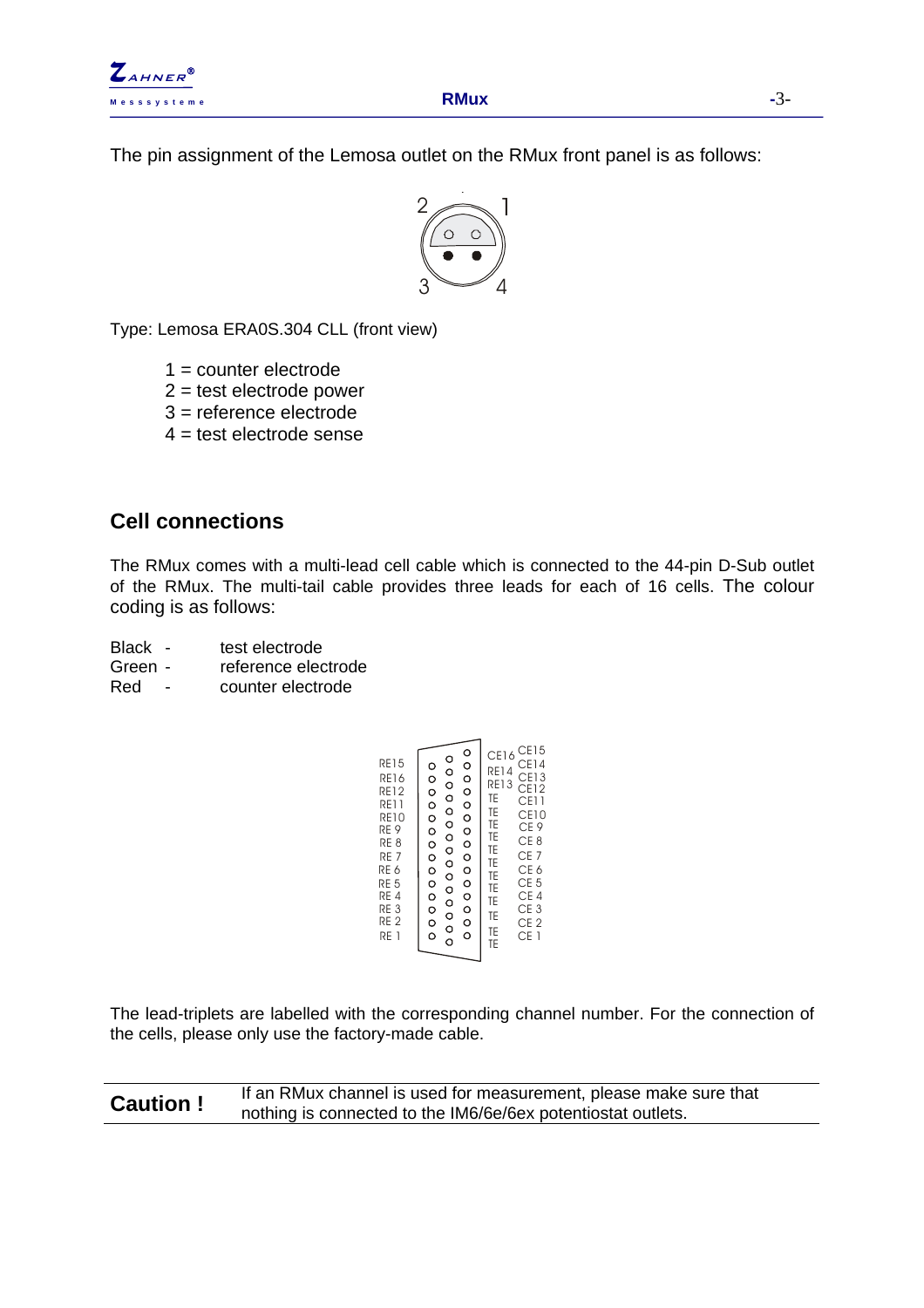

# **Front panel display**

The RMux card provides a two-digit seven-segment front panel display and two indicator LEDs. They inform you of the active channel and the buffer settings.

The two red dots of the seven-segment displays indicate the gain factor of the RMux buffer amplifier:

left dot off + right dot on : gain =  $1.0$  => voltage range: +-4 V, buffer on left dot on + right dot on : gain =  $0.4$  = > voltage range: +-10 V, buffer on left dot off + right dot off : gain =  $1.0$  => voltage range: +-4 V, buffer off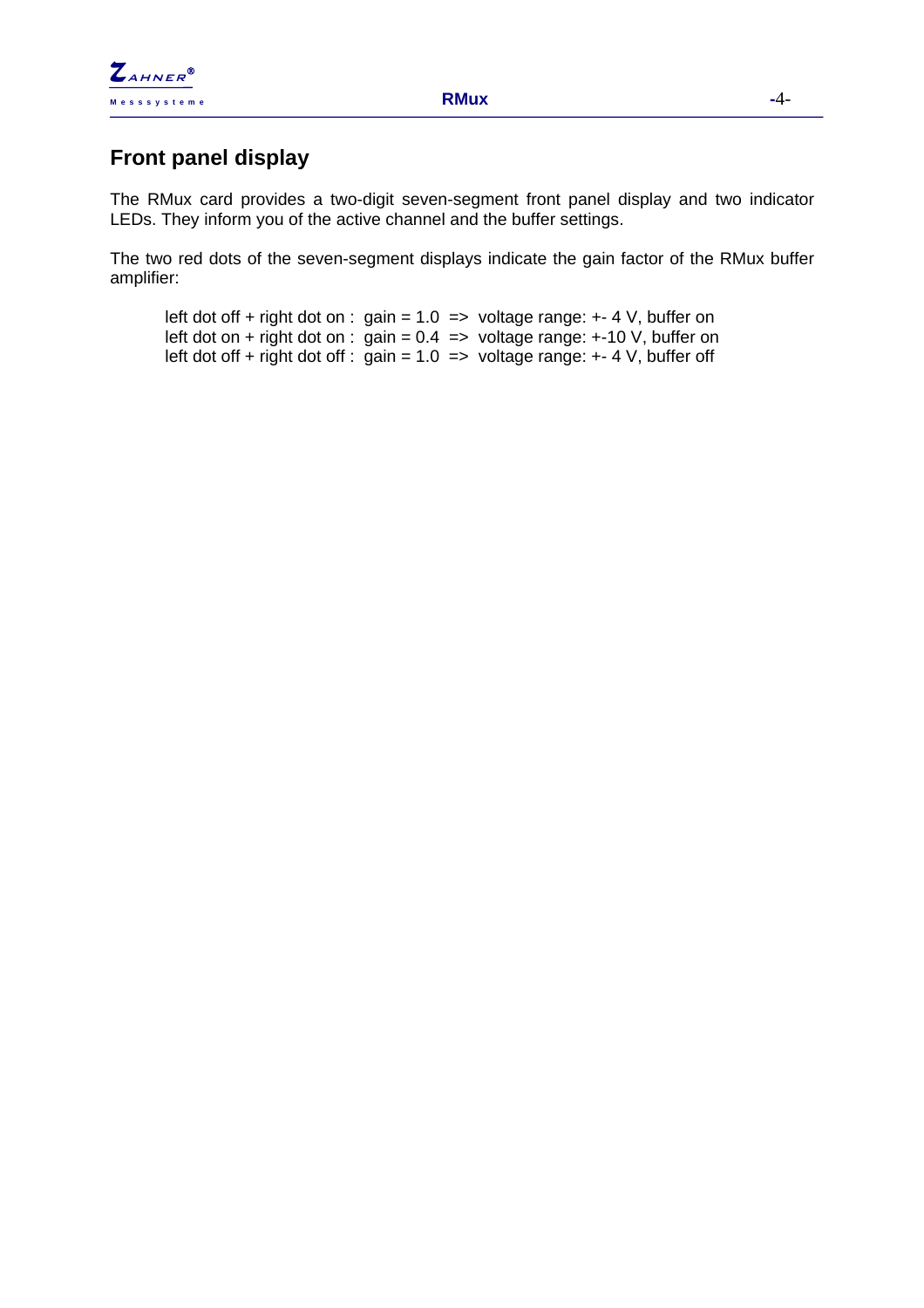

## **Software Control**

After the installation Thales will detect the RMux card automatically during its start-up procedure. It will enable the selection of the RMux channels in all RMux compatible software sections.

#### **Testsampling & Control Potentiostat**

Main Menu -> EIS Menu -> Control Potentiostat

To select an RMux channel in the *Testsampling* page click on the *DEVICE* button:



An input window will open which allows you to set the number of the active channel. "0" will select the IM6/6e/6ex potentiostat outlets, the numbers "1" to "16" will select the corresponding RMux channel. In order to define the buffer settings, go to the *Check Cell Connections* page

Main Menu -> ElS Menu -> Control Potentiostat -> Check Cell Connections



and do the settings as described in the IM manual. The setting will only affect the active channel. This means, you may set the buffer settings for each channel individually.



Select a connection scheme 1 through 4 (2- or 3-electrode measurement with or without buffer) and input the gain factor of 1.0 (voltage range +-4 V) or 0.4 (voltage range +-10 V). Do not mind the graphics of this page dealing only with the IM potentiostat outlets, even if an RMux channel is selected.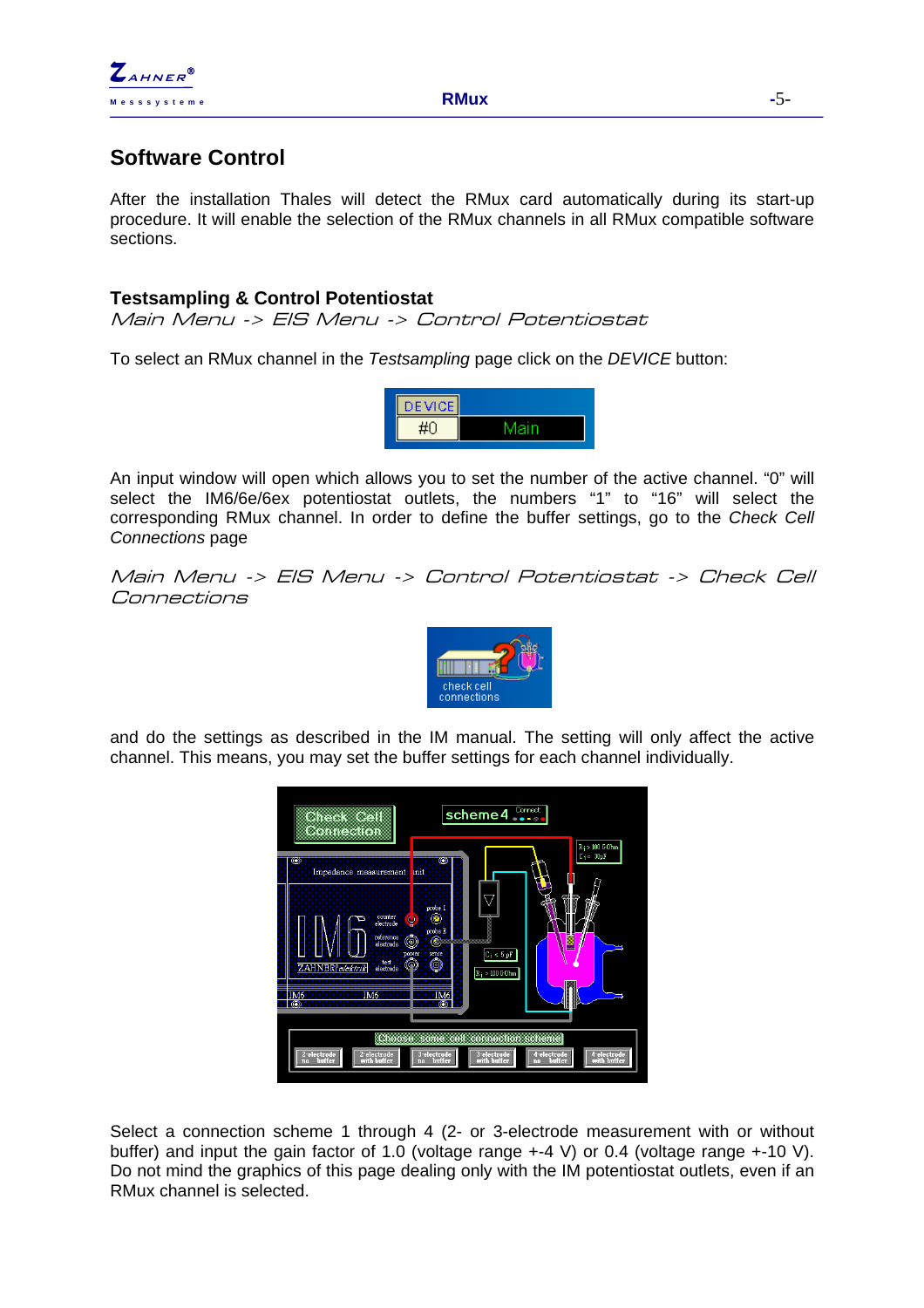

#### **Series Measurements**

To set up a series measurement which scans through a definable number of channels go to the *Define Series Measurement* page:

Main Menu -> EIS Menu -> Define Series Measurement



Select the option *Loop Multiple Cells*.



The right hand side of the window will show the *Multicell Setup*, then: